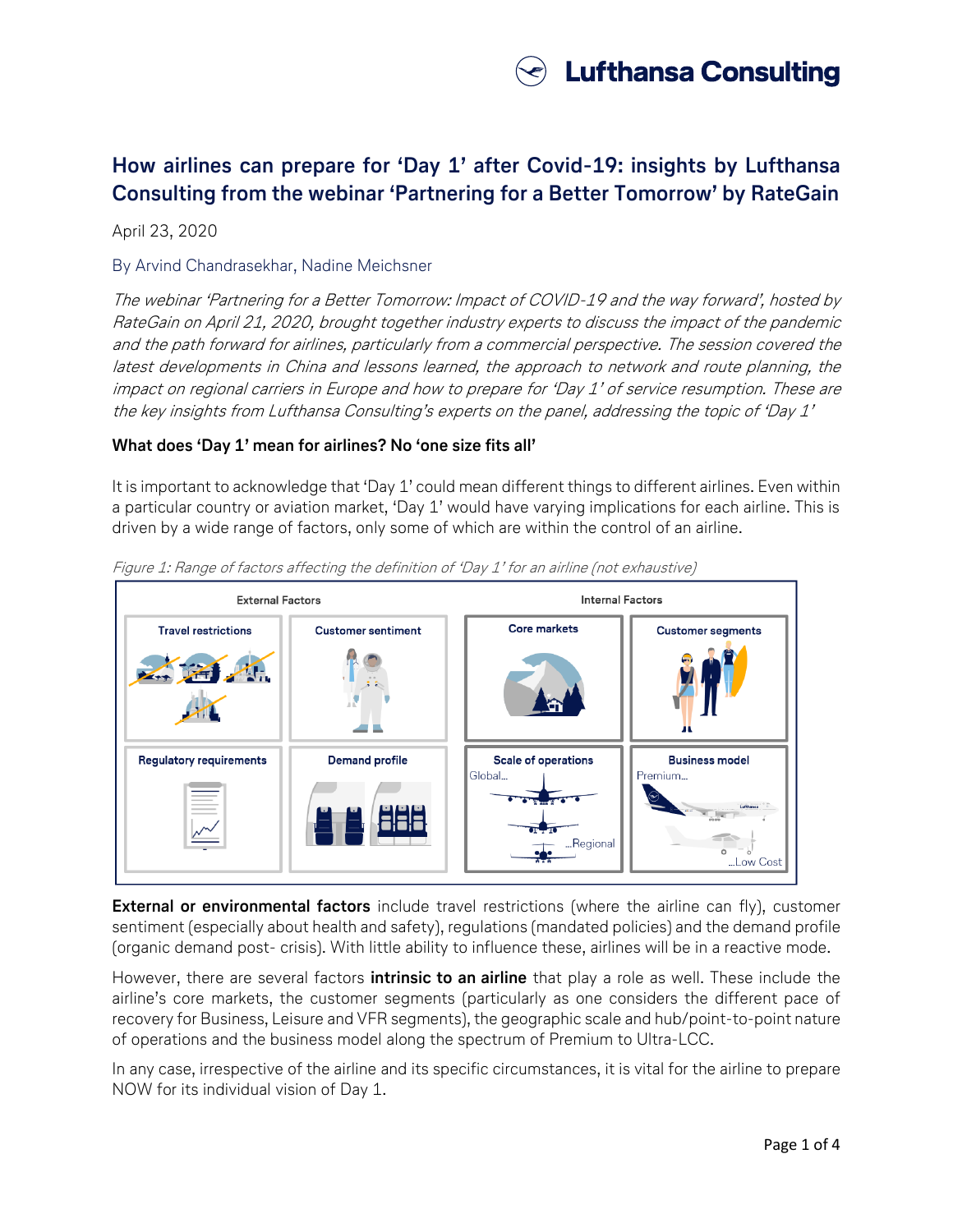## **What drives planning for 'Day 1'? Consider 'General truths' for recovery, while preparing on multiple dimensions**

Through all the uncertainty, there are certain working assumptions planning teams can consider when planning for 'Day 1'. Some of these may only be short term impacts, while others may be structural mid to long-term ones.

**Health and hygiene** concerns will be foremost, with high expectations that airlines and airports will address passenger concerns. This will likely translate to new **social distancing norms**, resulting in changes onboard (seats, catering, onboard products) and on the ground (interfaces, spacing). Apart from the cost and service implications, airline should account for operational impacts including but not limited to higher processing times and turnaround times.

As service resumes, the available **fleet capacity** in a market will certainly be well above demand, leading to airlines needing to carefully identify the optimal fleets and aircraft to deploy. Changes in the **competitive landscape** should also be considered; the crisis has already sent several airlines to bankruptcy or administration, and more will follow. This would raise opportunities for M&A and consolidation or changes in asset ownership, requiring a reset of not only the commercial approach but also the operating model and organization as a whole.

Finally, **customer behaviors** are likely to change, at least in the short term, including a consideration for alternative modes of transport and people continuing to work from home.



Figure 2: 'General truths' as working assumptions (not exhaustive)

All of this feeds into three key imperatives for an airline, in the context of 'Day 1'

- 1. Rigorously plan scenarios multiple paths, revisited regularly, and highly data driven. Think beyond the usual data points, incorporating real time data such as Covid-19 infection rates and customer internet search activity
- 2. Ensure cross functional coordination, driven by the central future planning team and working in a nimble manner to react to changes in the scenarios
- 3. Prepare for the financial storm ahead, aggressively tackling the fixed cost base from a zerobase perspective and expanding digitization, in addition to securing short term financing. As flying resumes, volumes will likely be depressed and there will be immense pressure on cash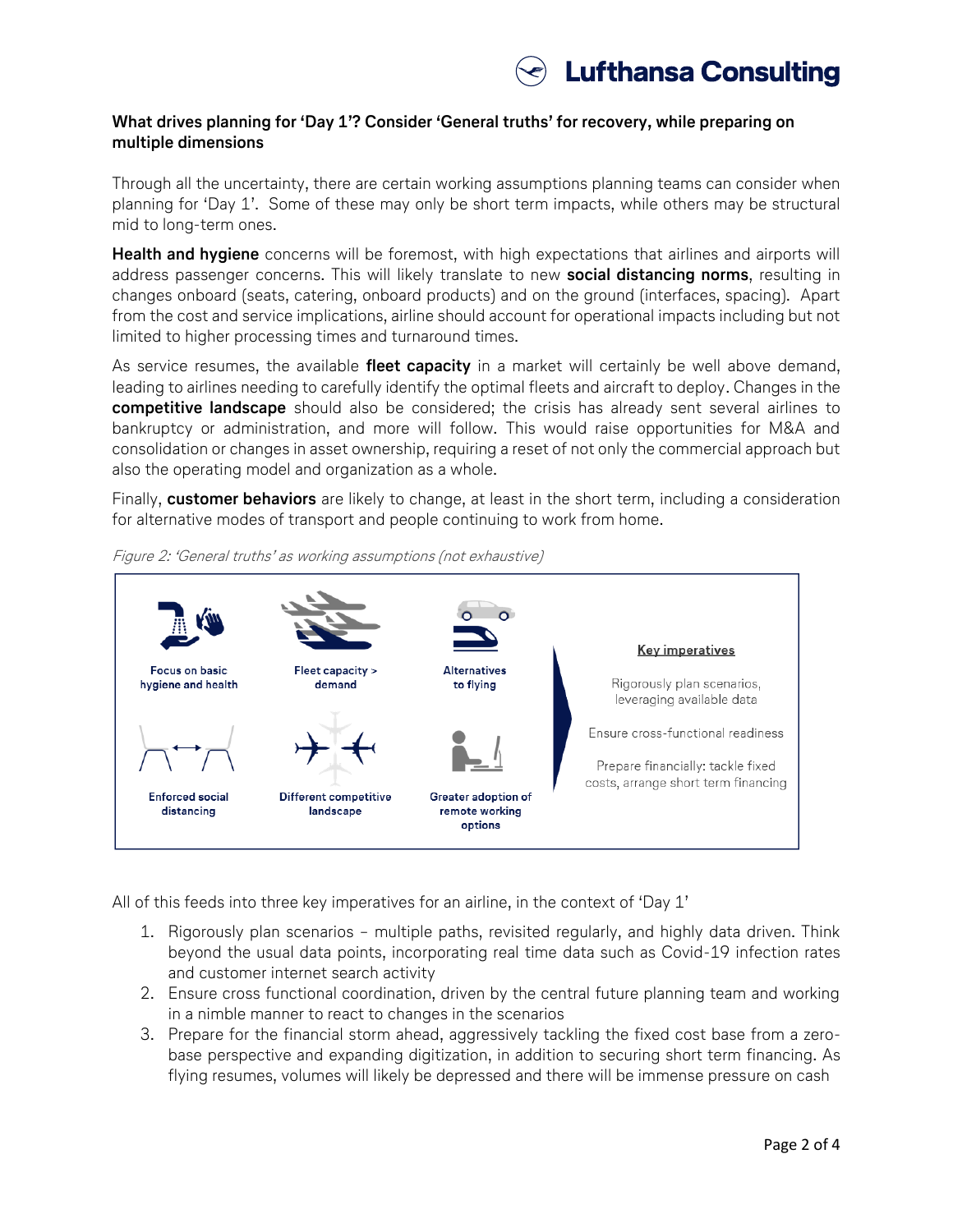

## **What does this mean for the commercial functions? Planning, nimbleness and innovation**

The success of the commercial actions depends strongly on the alignment with network planning and fleet. These actions have to be steered under a streamlined commercial strategy for all key functions.



Figure 3: Commercial strategy in alignment with network planning

The significant change from pre-crisis times is that several variables changed in the equation to forecast and steer future demand.

Depending on the organization – airlines may manage it either jointly or separately – it is essential that revenue management and pricing work closely together on an aligned approach. For **revenue steering**, it is vital to manage the short-term and long-term differently. Adjusting the set-up carefully for the flights further out is essential to protect revenue. For flights closer in, an agile approach determines the success of revenue steering. Market-specific modifications of the revenue management strategy are essential to react to the fast-changing environment. Testing the **price-elasticity** per market and understanding market-specific changes based on the recovery stage is crucial. This has to be monitored carefully and adaptations should follow quickly and decisively.

For the **sales** team, streamlined communication of product and network changes affecting B2B and B2C and adjustments of sale contracts (flexible booking conditions, incentives to rebook) is key to retaining customers. Furthermore, optimizing the sales organization through market and channel prioritization offers cost opportunities. Finally, airlines should seek to reduce **distribution** costs through negotiations with providers and continue the shift towards direct and NDC channels.

Accelerating digital **products** and features across the customer journey will allow an airline to widen its offer while improving scalability and minimizing contact risk. Expanded **ancillaries** are a further opportunity to create more customer choice and raise revenues (insurance, B2B ancillaries, 'free neighboring seat'). Appropriate fare and product bundles, customized to certain markets or customers, could also encourage purchase in the lead up to Day 1.

**Customer Experience** has to ensure that the customer trust returns quickly after the crisis, by addressing safety and health concerns. This would include visible measures such as health checks, wearing of masks and deep cleaning.

Finally, **Marketing and Communication** must pay attention to customer needs by showcasing health measures in order to generate confidence in booking future trips.